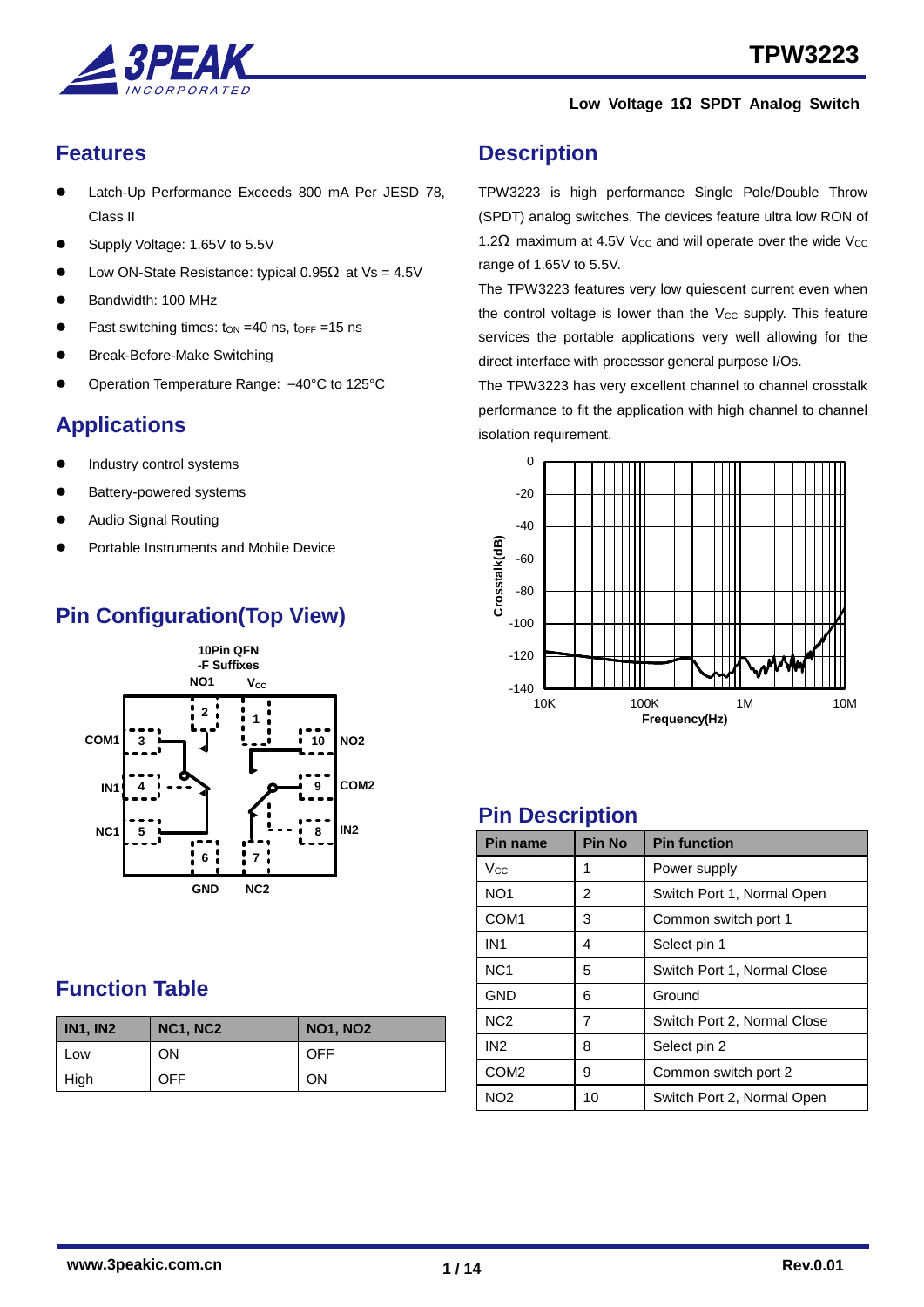



## <span id="page-1-0"></span>**Table of Contents**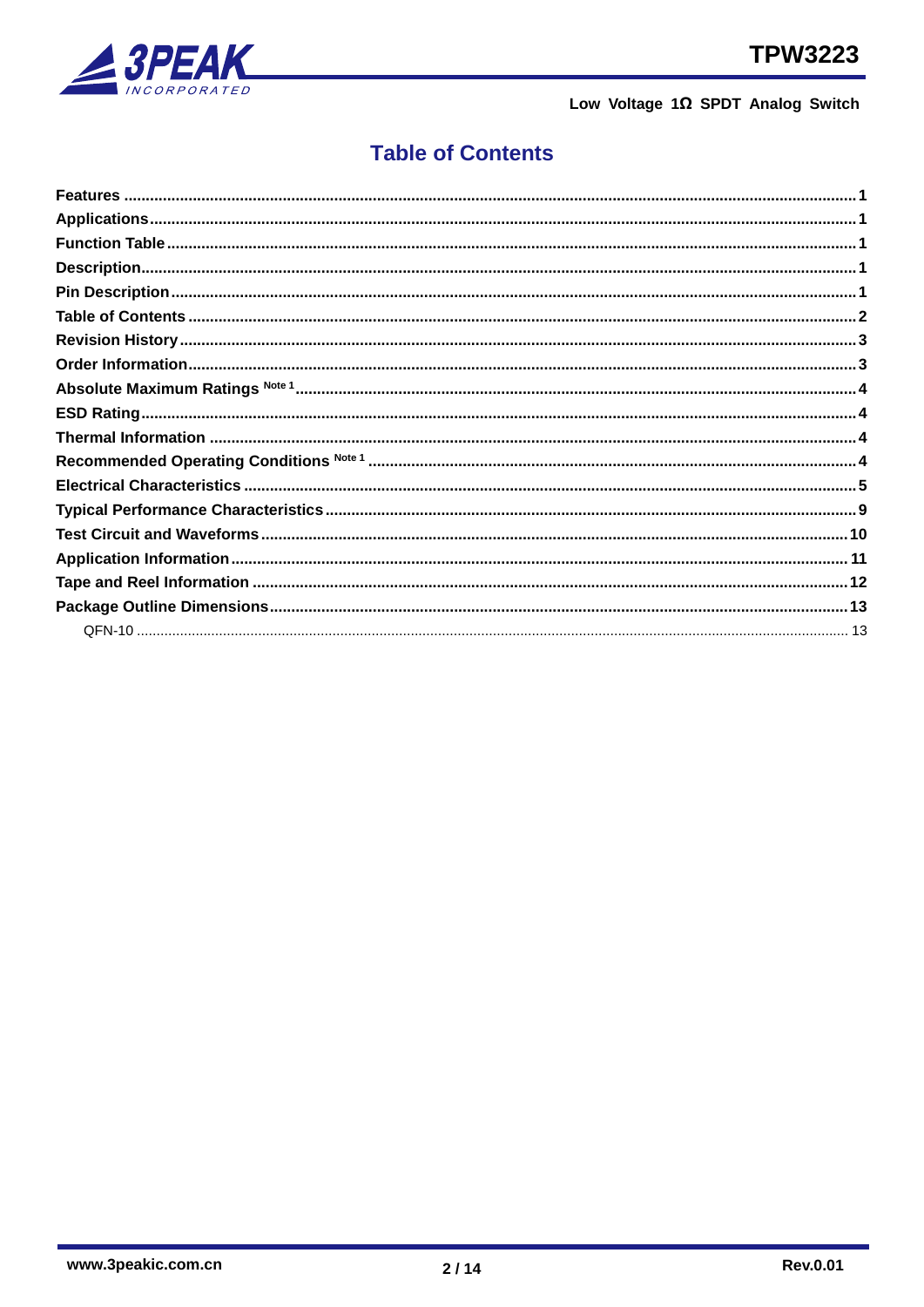

# <span id="page-2-0"></span>**Revision History**

| Date      | <b>Revision</b> | <b>Notes</b>                                                               |
|-----------|-----------------|----------------------------------------------------------------------------|
| 2018/6/24 | Rev.Pre         | Pre-Release Version                                                        |
| 2019/1/9  | Rev.Pre.001     | Update Tape and Reel Information                                           |
| 2019/1/28 | Rev.0           | Initial Version                                                            |
| 2019/9/9  | Rev.0.01        | Update Tape and Reel Information: 3000->4000, remove data code information |
|           |                 | Correct Toff test condition in figure 6: 50% of output -> 90% of output    |
|           |                 | Spec of $\triangle$ RON at 1.65Vcc change: 2/3/30hm $\rightarrow$ 5/7/70hm |
|           |                 | Spec of Ton/Toff/Tb at 1.65Vcc change: "max" -> "typ                       |

## <span id="page-2-1"></span>**Order Information**

| <b>Order Number</b> | Operating Temperature Range     | Package    | Marking Information | <b>MSL</b> | <b>Transport Media, Quantity</b> |
|---------------------|---------------------------------|------------|---------------------|------------|----------------------------------|
| <b>TPW3223-FR</b>   | -40 to 125 $\mathrm{^{\circ}C}$ | 10-Pin QFN | W32                 |            | Tape and Reel, 4000              |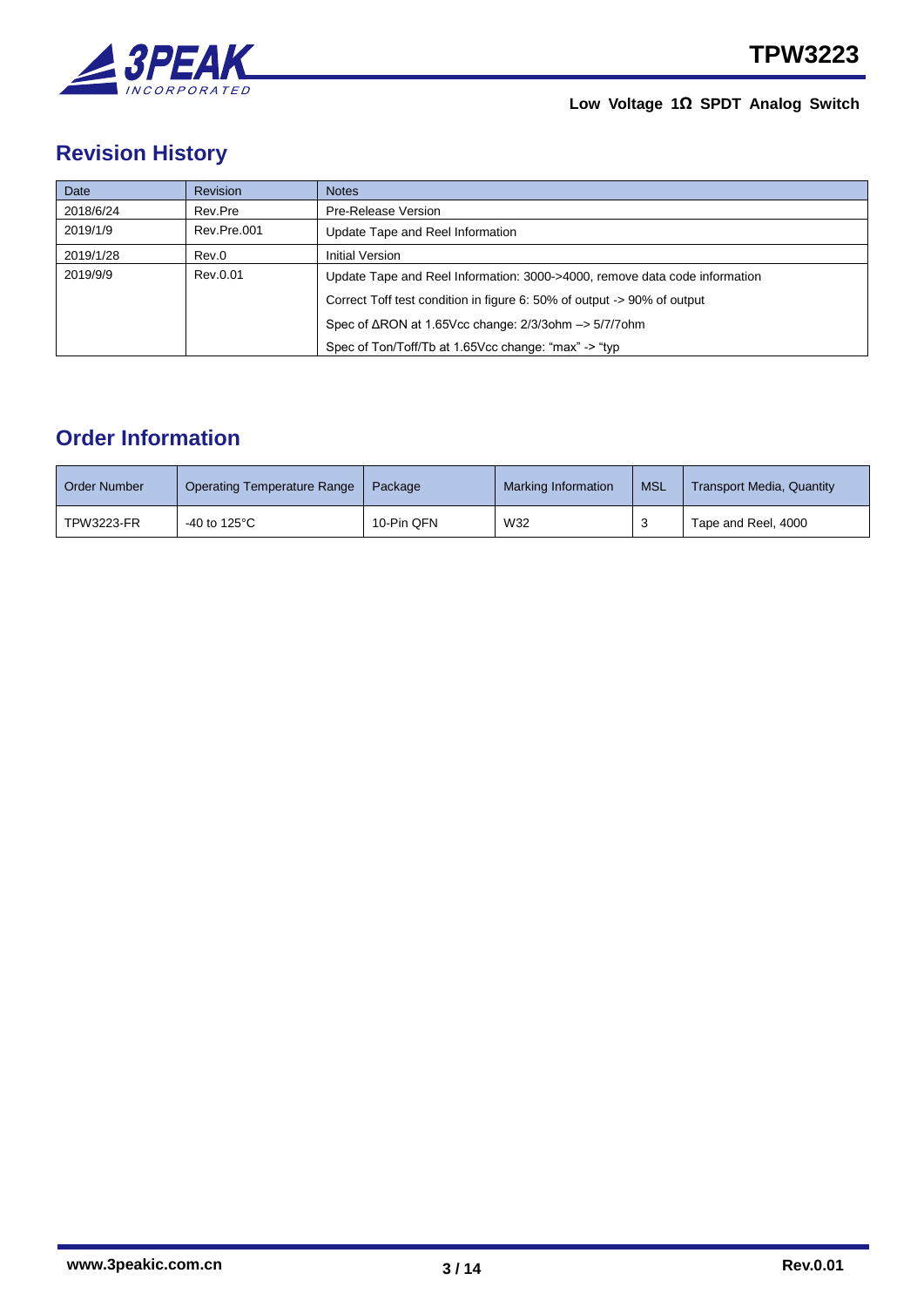

# <span id="page-3-0"></span>**Absolute Maximum Ratings Note 1**

| Parameters                           | Rating                   |
|--------------------------------------|--------------------------|
| Supply Voltage, V <sub>cc</sub>      | $-0.5V$ to 6V            |
| Select Input Voltage                 | $-0.5V$ to 6V            |
| Select Input Diode Current           | $-50mA$                  |
| Switch I/O Port Voltage              | $-0.5$ to $V_{CC}$ + 0.5 |
| Switch I/O Port diode current        | $\pm$ 50mA               |
| <b>Switch Current</b>                | 200 <sub>m</sub> A       |
| Maximum Junction Temperature         | $150^{\circ}$ C          |
| Storage Temperature Range            | $-65$ to 150 $\degree$ C |
| Lead Temperature (Soldering, 10 sec) | $260^{\circ}$ C          |

Note 1: Stresses beyond those listed under Absolute Maximum Ratings may cause permanent damage to the device. Exposure to any Absolute Maximum Rating condition for extended periods may affect device reliability and lifetime.

### <span id="page-3-1"></span>**ESD Rating**

| Symbol     | Parameter                | <b>Condition</b>       | Minimum Level | Unit |
|------------|--------------------------|------------------------|---------------|------|
| <b>HBM</b> | Human Body Model ESD     | ANSI/ESDA/JEDEC JS-001 |               | kV   |
| <b>CDM</b> | Charged Device Model ESD | ANSI/ESDA/JEDEC JS-002 |               | kV   |

### <span id="page-3-2"></span>**Thermal Information**

| Package Type | $U_{JA}$ | <b>A</b> JC | Unit |
|--------------|----------|-------------|------|
| 10-Pin QFN   | 150      | 100         | °C/W |

# <span id="page-3-3"></span>**Recommended Operating Conditions Note 1**

Over operating temperature range

| <b>Parameters</b>                   | Min   | Max          | Unit |
|-------------------------------------|-------|--------------|------|
| Supply Voltage, V <sub>cc</sub>     | 1.65  | 5.5          |      |
| Select Input Voltage                | 0     | $V_{\rm CC}$ |      |
| Input Transition Rise and Fall Rate |       | 100          | ns/V |
| Switch I/O Port Voltage             | 0V    | $V_{\rm CC}$ |      |
| <b>Operating Temperature Range</b>  | $-40$ | 125          | °C   |

Note 1: Select input must be held HIGH or LOW and it must not float.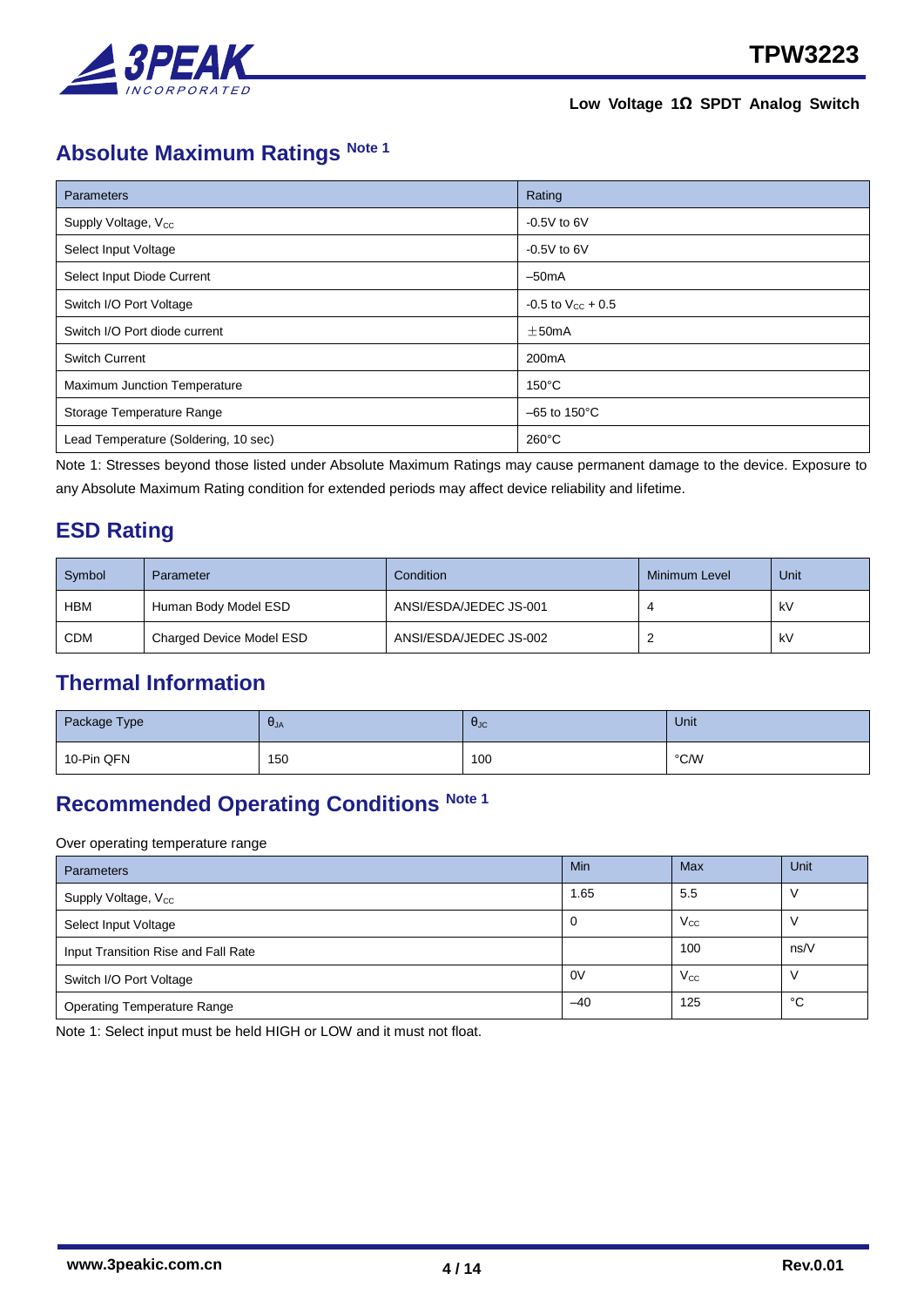

## <span id="page-4-0"></span>**Electrical Characteristics**

#### **VCC = 4.5 to 5.5V, unless otherwise noted.**

|                                     |                                         |                                                                       | $V_{\rm CC}$    |                | $-40^{\circ}$ C to | $-40^{\circ}$ C to |       |            |
|-------------------------------------|-----------------------------------------|-----------------------------------------------------------------------|-----------------|----------------|--------------------|--------------------|-------|------------|
| Symbol                              | Parameter                               | Conditions                                                            | (V)             | $25^{\circ}$ C | 85°C               | $125^{\circ}$ C    | Limit | Unit       |
| <b>Power Supply</b>                 |                                         |                                                                       |                 |                |                    |                    |       |            |
| $I_{\rm CC}$                        | Quiescent Supply Current                | $V_{IN}$ = 0V or $V_{CC}$                                             | 5.5             | 0.3            | 0.5                | 1.5                | Max   | μA         |
| $\Delta I_{CC}$                     | Increase in I <sub>cc</sub> per Input   | Select Input at 2.7V, others at V <sub>cc</sub><br>or GND             | 4.3             | 30             | 35                 | 35                 | Max   | μA         |
| Digital Input                       |                                         |                                                                       |                 |                |                    |                    |       |            |
| V <sub>IH</sub>                     | Input Voltage High                      |                                                                       |                 |                | 2.4                | 2.4                | Min   | $\vee$     |
| $V_{IL}$                            | Input Voltage Low                       |                                                                       |                 |                | 0.8                | 0.8                | Max   | $\vee$     |
| $I_{IN}$                            | Control Input Leakage                   | $V_{IN}$ = 0V or $V_{CC}$                                             | 5.5             |                | ±1                 | ±1                 | Max   | μA         |
| <b>Analog Switch</b>                |                                         |                                                                       |                 |                |                    |                    |       |            |
| $R_{ON}$                            |                                         | $I_{OUT}$ = 100mA, NCx or NOx = 3.5V                                  | 4.5             | 0.95           |                    |                    | Typ   | Ω          |
| $R_{ON}$                            |                                         | $I_{\text{OUT}}$ = 100mA, NCx or NOx = 3.5V                           | 4.5             | 1.2            | 1.4                | 1.5                | Max   | Ω          |
| $\Delta R_{ON}$                     | Maximum ON resistance                   | $I_{OUT}$ = 100mA, NCx or NOx = 3.5V                                  | 4.5             | 0.12           | 0.15               | 0.2                | Max   | Ω          |
| R <sub>FLAT(ON)</sub>               | On Resistance Flatness                  | $I_{\text{OUT}} = 100 \text{mA}$ , NCx or NOx = 0V,<br>1V, 2V         | 4.5             | 0.3            | 0.4                | 0.5                | Max   | Ω          |
| $I_{NO(OFF)}$<br>$I_{NC(OFF)}$      | Switch OFF Leakage<br>Current on B0, B1 | $COMx = 1V, 4.5V,$<br>NCx or $NOx = 4.5V$ , 1V                        | 5.5             | ±10            | ±25                | ±50                | Max   | nA         |
| $I_{A(OFF)}$                        | Switch OFF Leakage<br>Current on A      | $COMx = 1V, 4.5V,$<br>NCx or $NOx = 4.5V$ , 1V                        | 5.5             | ±10            | ±50                | ±100               | Max   | nA         |
| $I_{A(ON)}$                         | Switch ON Leakage Current<br>on A       | $COMx = 1V, 4.5V,$<br>NCx or $NOx = 1V$ , 4.5V or Floating            | 5.5             | ±10            | ±50                | ±100               | Max   | nA         |
|                                     | <b>Dynamic Characteristics</b>          |                                                                       |                 |                |                    |                    |       |            |
| t <sub>PHL</sub> , t <sub>PLH</sub> | Switch IN to OUT time                   | NCx or NOx = $3V$ , RL = $50\Omega$ , CL =<br>35pF, Figure 7          | 4.5             | 5              |                    |                    | Typ   | ns         |
| $t_{ON}$                            | Switch turn-on time                     | NCx or NOx = $3V,RL = 50\Omega$ , CL =<br>35pF, Figure 7              | 4.5             | 40             | 45                 | 45                 | Max   | ns         |
| $t_{\text{OFF}}$                    | Switch turn-off time                    | NCx or NOx = $3V$ , RL = $50\Omega$ , CL =<br>35pF, Figure 7          | 4.5             | 15             | 20                 | 20                 | Max   | ns         |
| $t_{\mathsf{B}}$                    | Break before make time                  | NCx or NOx = $3V,RL = 50\Omega$ , CL =<br>35pF, Figure 8              | 4.5             | 20             | 40                 | 40                 | Typ   | ns         |
| Q                                   | Charge Injection                        | $C_L = 1.0nF$ , $V_{GEN} = 0V$ , $R_{GEN} = 0\Omega$ ,<br>Figure 9    | 5.5             | 20             |                    |                    | Typ   | pC         |
|                                     | OFF-Isolation                           | f = 1MHz, RL = $50\Omega$ , Figure 10                                 | 5               | $-65$          |                    |                    | Typ   | dB         |
|                                     | Crosstalk                               | $f = 1$ MHz, RL = 50 $\Omega$ , Figure 11                             | 5               | -65            |                    |                    | Typ   | dB         |
|                                     | <b>Channel to Channel</b><br>Crosstalk  | $f = 1$ MHz, Figure 12                                                | 5               | $-120$         |                    |                    | Typ   | dB         |
| <b>BW</b>                           | Bandwidth                               | $R_L = 50\Omega$                                                      | 5               | 100            |                    |                    | Typ   | <b>MHz</b> |
| <b>THD</b>                          | <b>Total Harmonic Distortion</b>        | $R_L$ = 600 $\Omega$ , $V_{IN}$ = 0.5 $V_{PP}$ , f = 20Hz<br>to 20kHz | 5               | 0.004          |                    |                    | Typ   | $\%$       |
| Capacitance                         |                                         |                                                                       |                 |                |                    |                    |       |            |
| $C_{\text{IN}}$                     | Select Input capacitance                |                                                                       | $5\phantom{.0}$ | 5              |                    |                    | Typ   | pF         |
| $C_{OFF}$                           | <b>B-Port Off capacitance</b>           |                                                                       | 5               | 12             |                    |                    | Typ   | pF         |
| $C_{ON}$                            | <b>ON Capacitance</b>                   |                                                                       | 5               | 40             |                    |                    | Typ   | pF         |
|                                     |                                         |                                                                       |                 |                |                    |                    |       |            |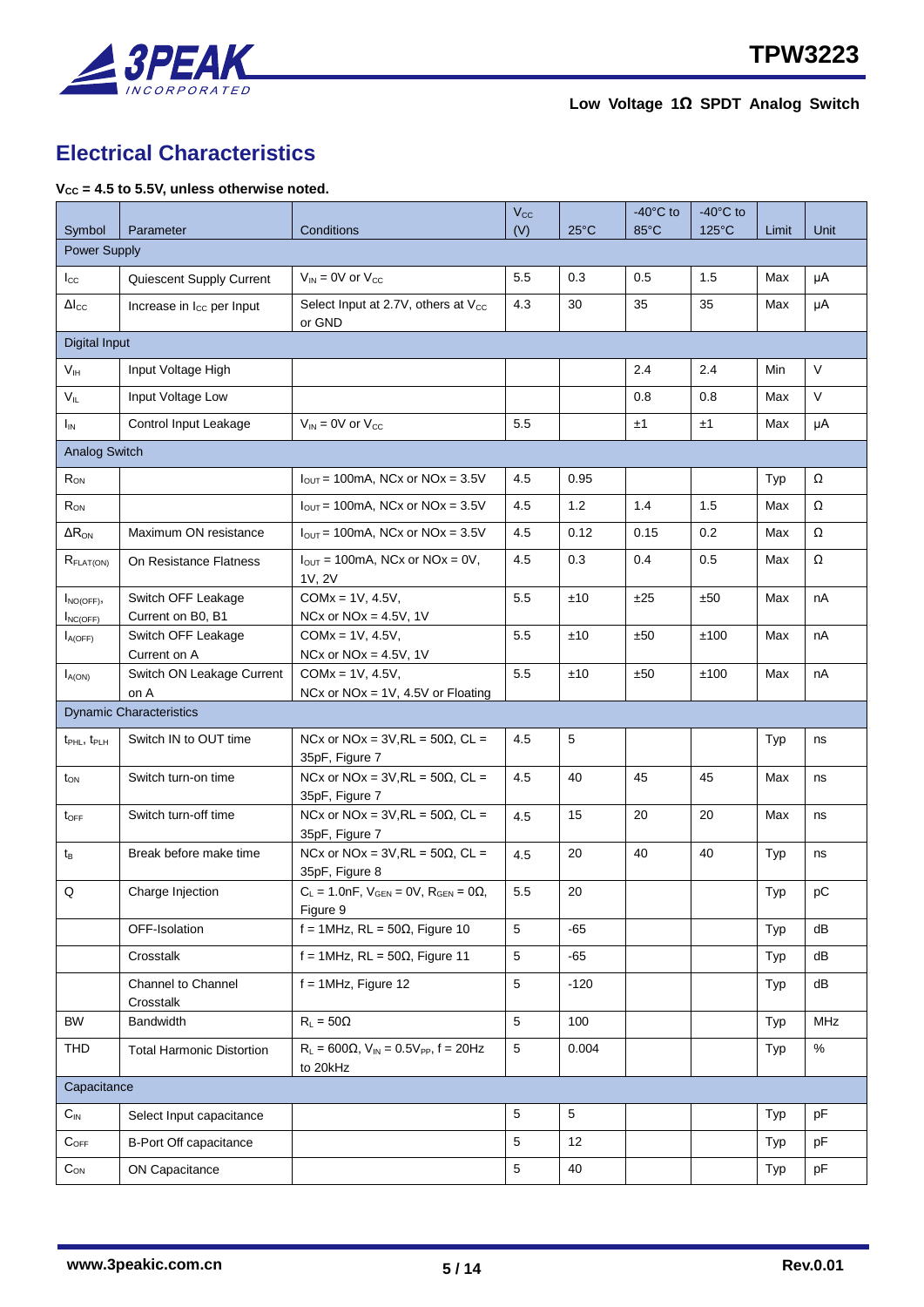

#### **VCC = 2.7 to 3.6V, unless otherwise noted.**

|                                     |                                         |                                                                      | $V_{\rm CC}$ |                | $-40^{\circ}$ C to | $-40^{\circ}$ C to |       |            |
|-------------------------------------|-----------------------------------------|----------------------------------------------------------------------|--------------|----------------|--------------------|--------------------|-------|------------|
| Symbol                              | Parameter                               | Conditions                                                           | (V)          | $25^{\circ}$ C | $85^{\circ}$ C     | 125°C              | Limit | Unit       |
| <b>Power Supply</b>                 |                                         |                                                                      |              |                |                    |                    |       |            |
| $I_{\rm CC}$                        | Quiescent Supply Current                | $V_{IN}$ = 0V or $V_{CC}$                                            | 3.6          | 0.3            | 0.5                | 1.5                | Max   | μA         |
| <b>Digital Input</b>                |                                         |                                                                      |              |                |                    |                    |       |            |
| V <sub>IH</sub>                     | Input Voltage High                      |                                                                      |              |                | 1.65               | 1.65               | Min   | $\vee$     |
| $V_{IL}$                            | Input Voltage Low                       |                                                                      |              |                | 0.6                | 0.6                | Max   | V          |
| $I_{IN}$                            | Control Input Leakage                   | $V_{IN} = 0V$ or $V_{CC}$                                            | 3.6          |                | ±1                 | ±1                 | Max   | μA         |
| <b>Analog Switch</b>                |                                         |                                                                      |              |                |                    |                    |       |            |
| $R_{ON}$                            |                                         | $I_{\text{OUT}}$ = 100mA, NCx or NOx = 1.5V                          | 2.7          | 2              |                    |                    | Typ   | Ω          |
| $R_{ON}$                            |                                         | $I_{OUT}$ = 100mA, NCx or NOx = 1.5V                                 | 2.7          | 2.1            | 2.3                | 2.6                | Max   | Ω          |
| $\Delta R_{ON}$                     | Maximum ON resistance                   | $I_{OUT}$ = 100mA, NCx or NOx = 1.5V                                 | 2.7          | 0.1            | 0.15               | 0.2                | Max   | Ω          |
| $R_{\text{FLAT(ON)}}$               | On Resistance Flatness                  | $I_{\text{OUT}}$ = 100mA, NCx or NOx = 0V,<br>0.75V, 1.5V            | 2.7          | 1.2            | 1.3                | 1.4                | Max   | Ω          |
| $I_{NO(OFF)}$<br>$I_{NC(OFF)}$      | Switch OFF Leakage<br>Current on B0, B1 | $COMx = 0V$ , 3.6V,<br>NCx or $NOx = 3.6V$ , 0V                      | 3.6          | ±10            | ±25                | ±50                | Max   | nA         |
| $I_{A(OFF)}$                        | Switch OFF Leakage<br>Current on A      | $COMx = 0V$ , 3.6V,<br>NCx or $NOx = 3.6V$ , 0V                      | 3.6          | ±10            | ±50                | ±100               | Max   | nA         |
| $I_{A(ON)}$                         | Switch ON Leakage Current<br>on A       | $COMx = 0V$ , 3.6V,<br>NCx or $NOx = 0V$ , 3.6V or Floating          | 3.6          | ±10            | ±50                | ±100               | Max   | nA         |
|                                     | <b>Dynamic Characteristics</b>          |                                                                      |              |                |                    |                    |       |            |
| t <sub>PHL</sub> , t <sub>PLH</sub> | Switch IN to OUT time                   | NCx or NOx = $1.5V$ , RL = $50\Omega$ , CL<br>$= 35pF$ , Figure 7    | 2.7          | 10             |                    |                    | Typ   | ns         |
| $t_{ON}$                            | Switch turn-on time                     | NCx or NOx = $1.5V$ , RL = $50\Omega$ , CL<br>$= 35pF$ , Figure 7    | 2.7          | 60             | 70                 | 70                 | Max   | ns         |
| $t_{\text{OFF}}$                    | Switch turn-off time                    | NCx or NOx = $1.5V$ , RL = $50\Omega$ , CL<br>$= 35pF$ , Figure 7    | 2.7          | 25             | 30                 | 30                 | Max   | ns         |
| $t_{B}$                             | Break before make time                  | NCx or NOx = $1.5V,RL = 50\Omega$ , CL<br>$= 35pF$ , Figure 8        | 2.7          | 20             |                    |                    | Typ   | ns         |
| Q                                   | Charge Injection                        | $C_L = 1.0nF$ , $V_{GEN} = 0V$ , $R_{GEN} = 0\Omega$ ,<br>Figure 9   | $\mathbf{3}$ | 20             |                    |                    | Typ   | рC         |
|                                     | OFF-Isolation                           | f = 1MHz, $R_L$ = 50 $\Omega$ , Figure 10                            | $\mathbf{3}$ | $-65$          |                    |                    | Typ   | dB         |
|                                     | Crosstalk                               | f = 1MHz, $R_L$ = 50 $\Omega$ , Figure 11                            | 3            | -65            |                    |                    | Typ   | dB         |
|                                     | Channel to Channel<br>Crosstalk         | $f = 1$ MHz, Figure 12                                               | 3            | $-120$         |                    |                    | Typ   | dB         |
| <b>BW</b>                           | Bandwidth                               | $R_L = 50\Omega$                                                     | 3            | 100            |                    |                    | Typ   | <b>MHz</b> |
| <b>THD</b>                          | <b>Total Harmonic Distortion</b>        | $R_L = 600 \Omega$ , $V_{IN} = 0.5 V_{PP}$ , $f = 20 Hz$<br>to 20kHz | 3            | 0.01           |                    |                    | Typ   | $\%$       |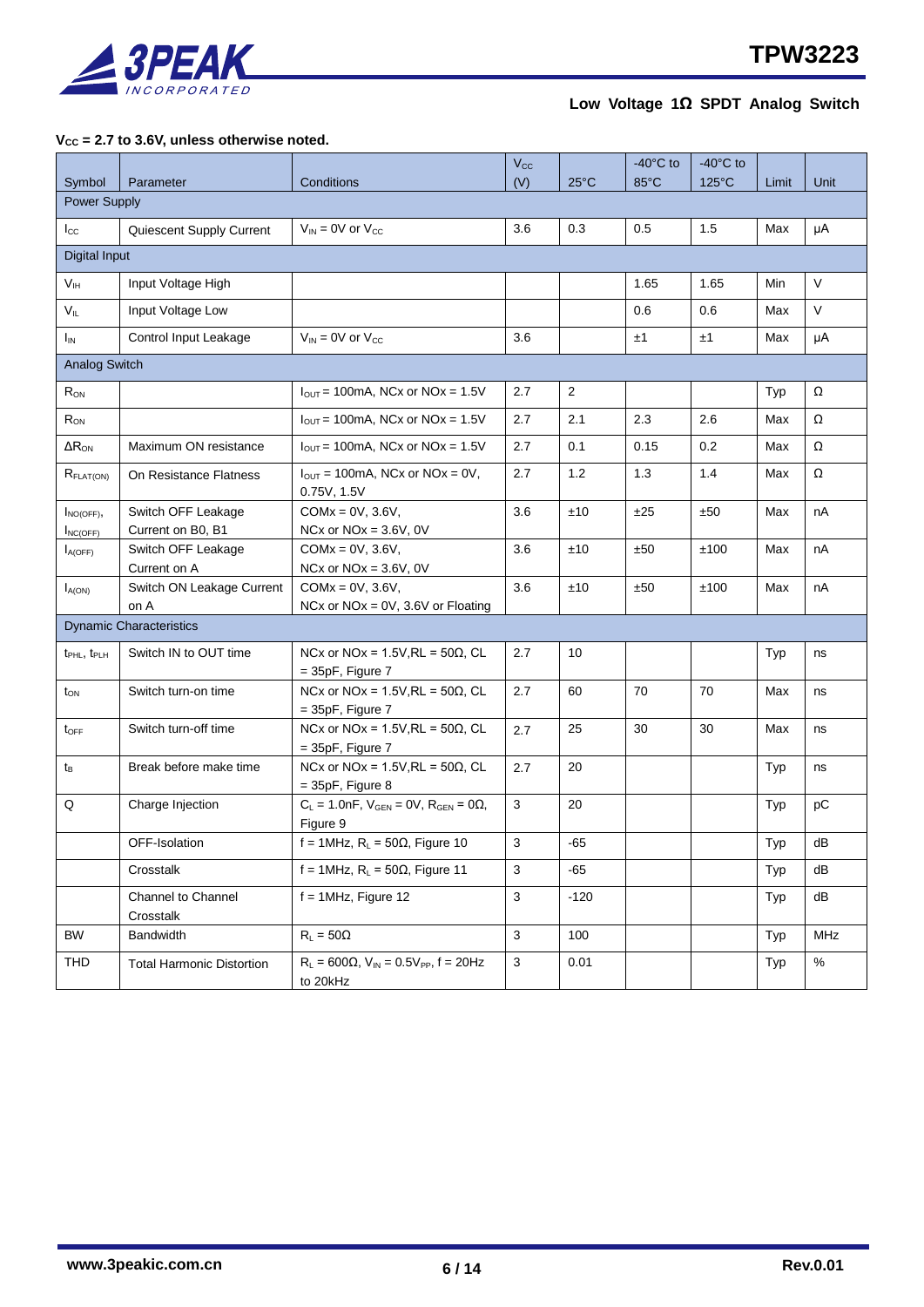

#### **VCC = 1.65 to 1.95V, unless otherwise noted.**

|                                     |                                         |                                                                       | $V_{\rm CC}$ |                | $-40^{\circ}$ C to | $-40^{\circ}$ C to |       |            |
|-------------------------------------|-----------------------------------------|-----------------------------------------------------------------------|--------------|----------------|--------------------|--------------------|-------|------------|
| Symbol                              | Parameter                               | Conditions                                                            | (V)          | $25^{\circ}$ C | $85^{\circ}$ C     | $125^{\circ}$ C    | Limit | Unit       |
| Power Supply                        |                                         |                                                                       |              |                |                    |                    |       |            |
| $I_{\rm CC}$                        | Quiescent Supply Current                | $V_{IN}$ = 0V or $V_{CC}$                                             | 1.95         | 0.3            | 0.5                | 1.5                | Max   | μA         |
| <b>Digital Input</b>                |                                         |                                                                       |              |                |                    |                    |       |            |
| V <sub>IH</sub>                     | Input Voltage High                      |                                                                       |              |                | 1.4                | 1.4                | Min   | $\vee$     |
| $V_{IL}$                            | Input Voltage Low                       |                                                                       |              |                | 0.4                | 0.4                | Max   | V          |
| <b>I<sub>IN</sub></b>               | Control Input Leakage                   | $V_{IN}$ = 0V or $V_{CC}$                                             | 1.95         |                | ±1                 | ±1                 | Max   | μA         |
| <b>Analog Switch</b>                |                                         |                                                                       |              |                |                    |                    |       |            |
| $R_{ON}$                            |                                         | $I_{\text{OUT}}$ = 10mA, NCx or NOx = 0.9V                            | 1.65         | 10             |                    |                    | Typ   | Ω          |
| $R_{ON}$                            |                                         | $I_{OUT} = 10mA$ , NCx or NOx = 0.9V                                  | 1.65         | 15             | 18                 | 18                 | Max   | Ω          |
| $\Delta R_{ON}$                     | Maximum ON resistance                   | $I_{OUT}$ = 10mA, NCx or NOx = 0.9V                                   | 1.65         | 5              | $\overline{7}$     | $\overline{7}$     | Max   | Ω          |
| $I_{NO(OFF)}$<br>$I_{NC(OFF)}$      | Switch OFF Leakage<br>Current on B0, B1 | $COMx = 0V, 1.95V,$<br>NCx or $NOx = 1.95V$ , 0V                      | 1.95         | ±10            | ±25                | ±50                | Max   | nA         |
| $I_{A(OFF)}$                        | Switch OFF Leakage<br>Current on A      | $COMx = 0V, 1.95V,$<br>NCx or $NOx = 1.95V$ , 0V                      | 1.95         | ±10            | ±50                | ±100               | Max   | nA         |
| $I_{A(ON)}$                         | Switch ON Leakage Current<br>on A       | $COMx = 0V, 1.95V,$<br>NCx or $NOx = 0V$ , 1.95V or<br>Floating       | 1.95         | ±10            | ±50                | ±100               | Max   | nA         |
|                                     | <b>Dynamic Characteristics</b>          |                                                                       |              |                |                    |                    |       |            |
| t <sub>PHL</sub> , t <sub>PLH</sub> | Switch IN to OUT time                   | NCx or NOx = $1.0V,RL = 50\Omega$ , CL<br>$= 35pF$ , Figure 7         | 1.65         | 10             |                    |                    | Typ   | ns         |
| $t_{ON}$                            | Switch turn-on time                     | NCx or NOx = $1.0V,RL = 50\Omega$ , CL<br>$= 35pF$ , Figure 7         | 1.65         | 80             |                    |                    | Typ   | ns         |
| $t_{\text{OFF}}$                    | Switch turn-off time                    | NCx or NOx = $1.0V$ , RL = $50\Omega$ , CL<br>$= 35pF$ , Figure 7     | 1.65         | 55             |                    |                    | Typ   | ns         |
| t <sub>B</sub>                      | Break before make time                  | NCx or NOx = $1.0V$ , RL = $50\Omega$ , CL<br>$= 35pF$ , Figure 8     | 1.65         | 20             |                    |                    | Typ   | ns         |
| Q                                   | Charge Injection                        | $C_L = 1.0nF$ , $V_{GEN} = 0V$ , $R_{GEN} = 0\Omega$ ,<br>Figure 9    | 1.8          | 20             |                    |                    | Typ   | рC         |
|                                     | OFF-Isolation                           | f = 1MHz, $R_L$ = 50 $\Omega$ , Figure 10                             | 1.8          | -65            |                    |                    | Typ   | dB         |
|                                     | Crosstalk                               | f = 1MHz, $R_L$ = 50 $\Omega$ , Figure 11                             | 1.8          | $-65$          |                    |                    | Typ   | dB         |
|                                     | Channel to Channel<br>Crosstalk         | $f = 1$ MHz, Figure 12                                                | 1.8          | $-120$         |                    |                    | Typ   | dB         |
| <b>BW</b>                           | <b>Bandwidth</b>                        | $R_L = 50\Omega$                                                      | 1.8          | 100            |                    |                    | Typ   | <b>MHz</b> |
| THD                                 | <b>Total Harmonic Distortion</b>        | $R_L$ = 600 $\Omega$ , $V_{IN}$ = 0.5 $V_{PP}$ , f = 20Hz<br>to 20kHz | 1.8          | 0.01           |                    |                    | Typ   | $\%$       |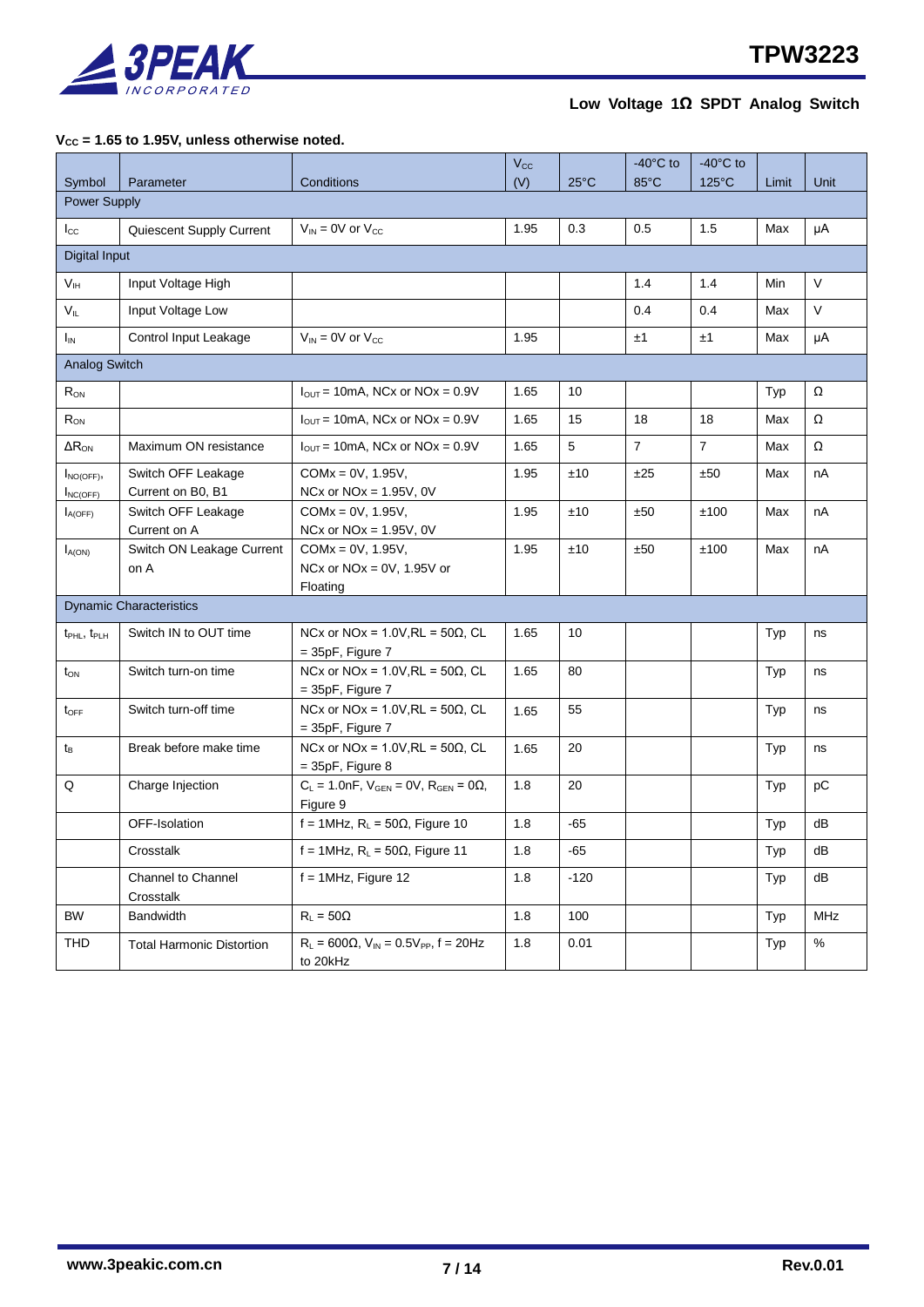

#### **TCOMx = 0°C to 50°C, unless otherwise noted.**

|               |                           |                                      | $V_{\rm CC}$ |             |       |      |
|---------------|---------------------------|--------------------------------------|--------------|-------------|-------|------|
| Symbol        | Parameter                 | Conditions                           | (V)          | <b>Spec</b> | Limit | Unit |
| $I_{NO(OFF)}$ | Switch OFF Leakage        | $COMx = 1V, 4.5V,$                   | 3.6          | ±10         | Max   | nA   |
| $I_{NCOFF}$   | Current on B0, B1         | NCx or $NOx = 4.5V$ , 1V             |              |             |       |      |
| $I_{A(OFF)}$  | Switch OFF Leakage        | $COMx = 1V, 4.5V,$                   | 3.6          | ±20         | Max   | nA   |
|               | Current on A              | NCx or $NOx = 4.5V$ , 1V             |              |             |       |      |
| $I_{A(ON)}$   | Switch ON Leakage Current | $COMx = 1V, 4.5V,$                   | 3.6          | ±20         | Max   | nA   |
|               | on A                      | NCx or $NOx = 1V$ , 4.5V or Floating |              |             |       |      |
| $I_{NO(OFF)}$ | Switch OFF Leakage        | $COMx = 1V, 4.5V,$                   | 5.5          | ±10         | Max   | nA   |
| $I_{NC(OFF)}$ | Current on B0, B1         | NCx or $NOx = 4.5V$ , 1V             |              |             |       |      |
| $I_{A(OFF)}$  | Switch OFF Leakage        | $COMx = 1V, 4.5V,$                   | 5.5          | ±20         | Max   | nA   |
|               | Current on A              | NCx or $NOx = 4.5V$ , 1V             |              |             |       |      |
| $I_{A(ON)}$   | Switch ON Leakage Current | $COMx = 1V, 4.5V,$                   | 5.5          | ±20         | Max   | nA   |
|               | on A                      | NCx or $NOx = 1V$ , 4.5V or Floating |              |             |       |      |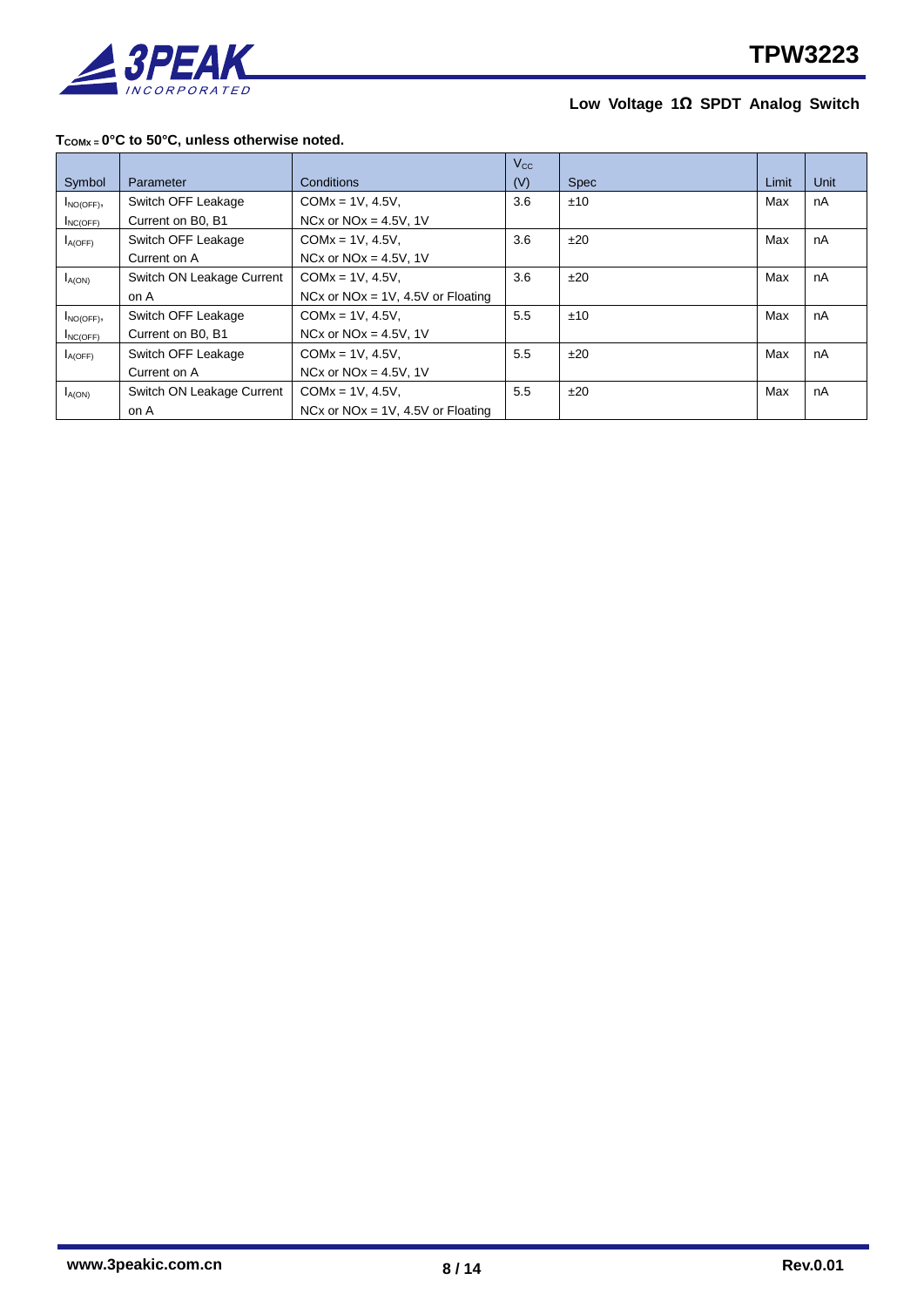

## <span id="page-8-0"></span>**Typical Performance Characteristics**

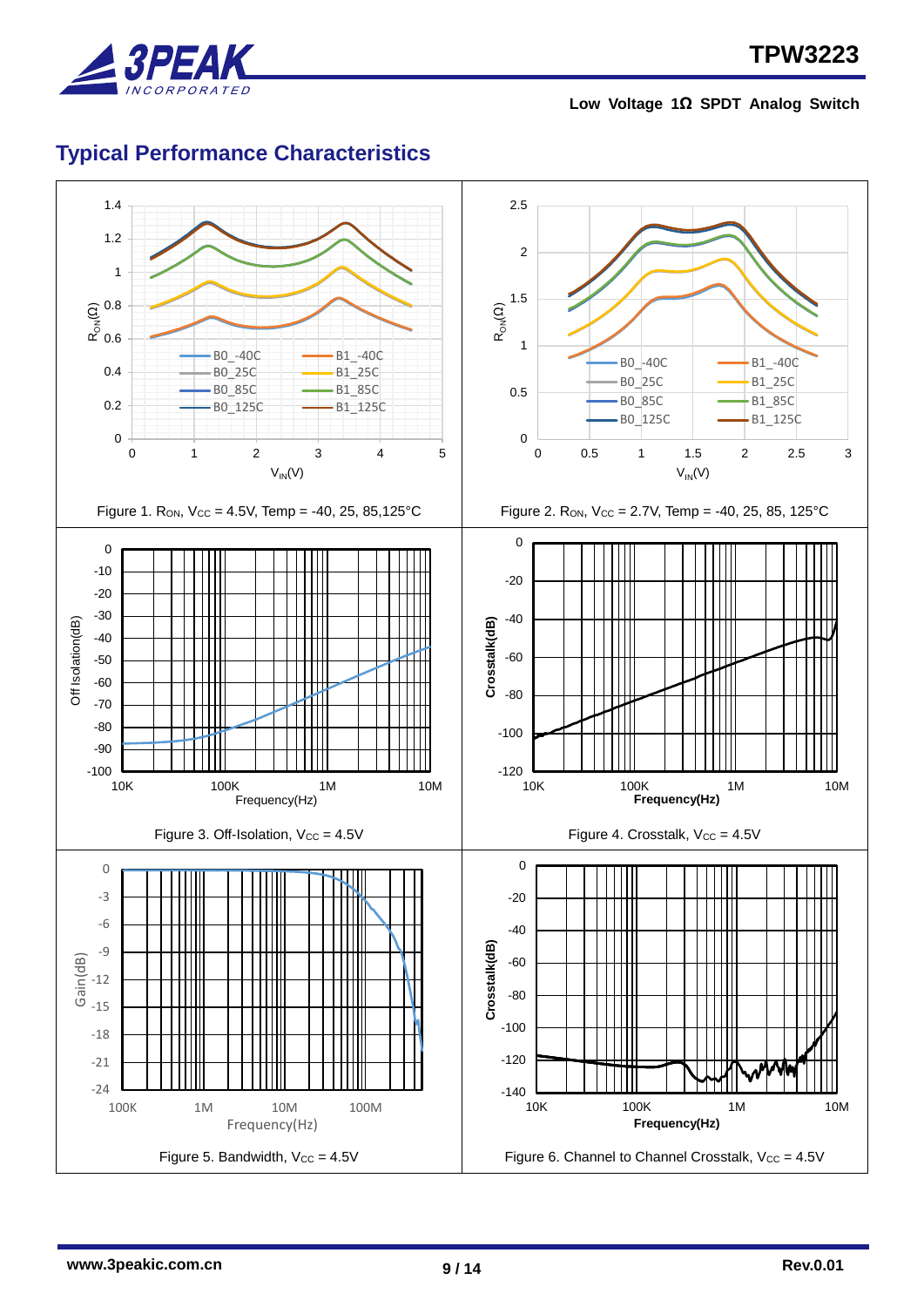

### <span id="page-9-0"></span>**Test Circuit and Waveforms**

<span id="page-9-5"></span><span id="page-9-4"></span><span id="page-9-3"></span><span id="page-9-2"></span><span id="page-9-1"></span>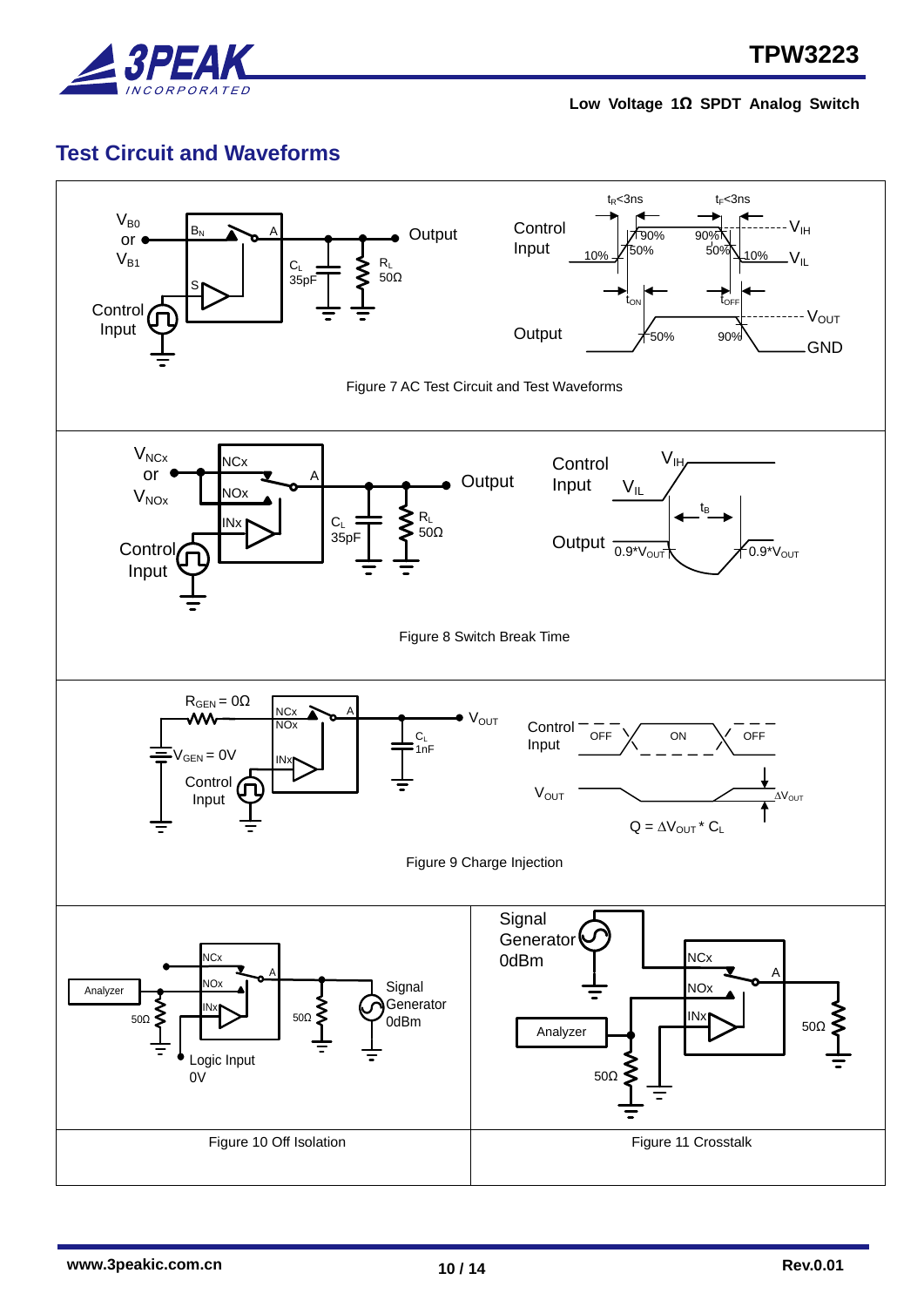



## <span id="page-10-1"></span><span id="page-10-0"></span>**Application Information**

A 0.1-μF bypass capacitor on V<sub>cc</sub> and GND is recommended to prevent power disturbance.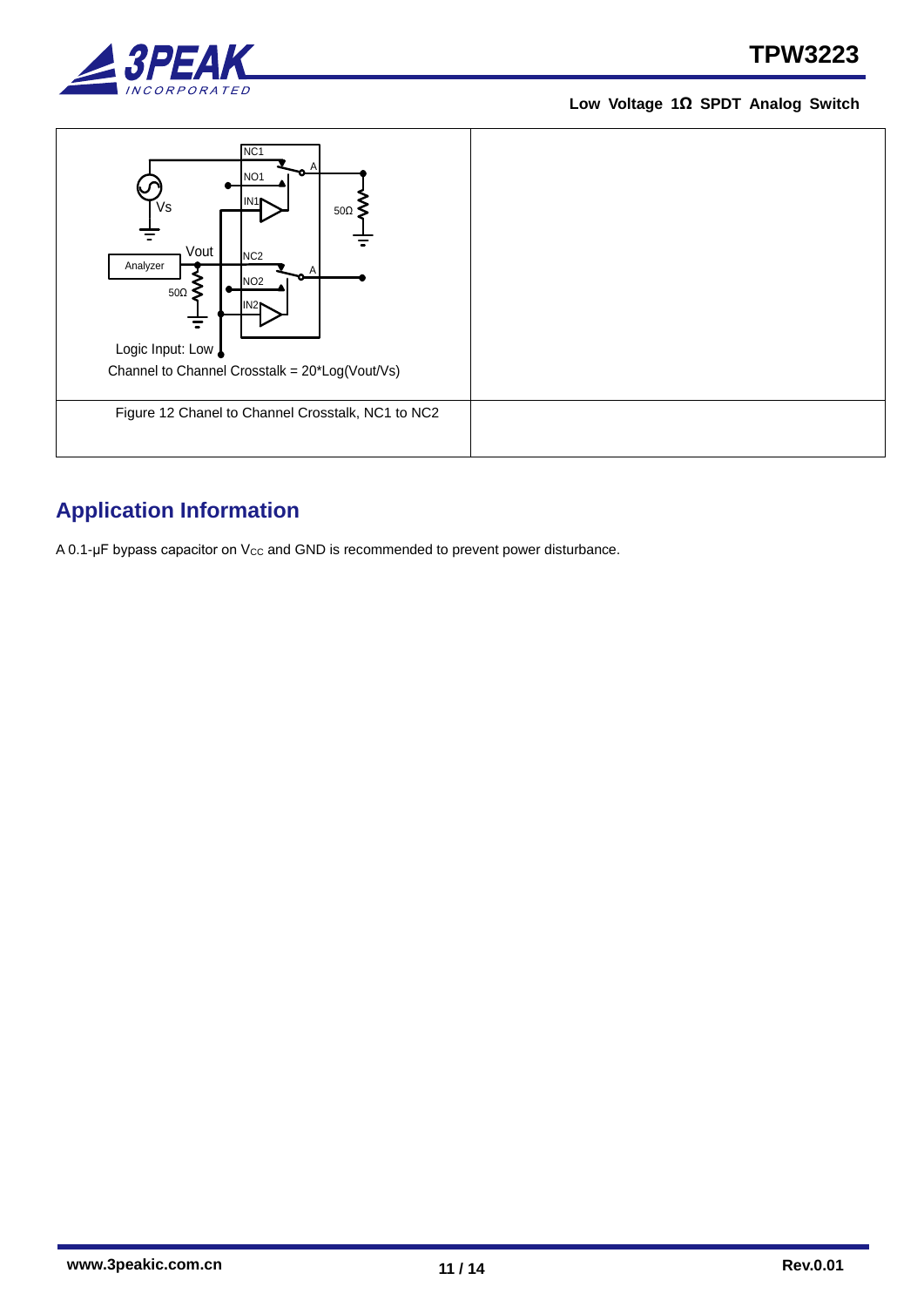

## <span id="page-11-0"></span>**Tape and Reel Information**



TPW3223-FR 10-Pin QFN 180 13.1 1.6 2.0 0.85 4 8 Q1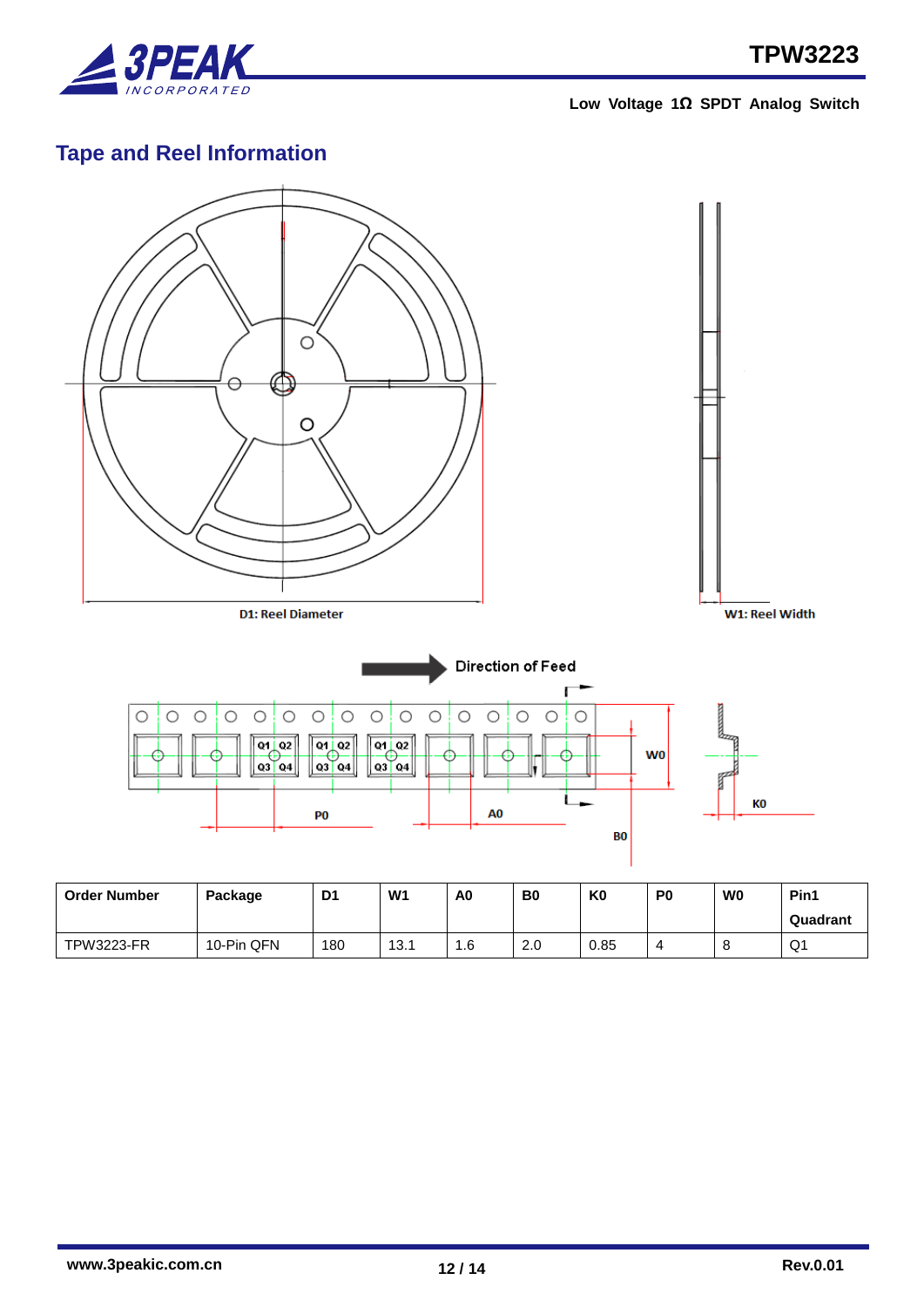

# <span id="page-12-0"></span>**Package Outline Dimensions**

<span id="page-12-1"></span>**QFN-10**



**Top View** 



**Bottom View** 



**Side View** 

| Symbol         | <b>Dimensions In Millimeters</b> |       | Dimensions In Inches |       |  |
|----------------|----------------------------------|-------|----------------------|-------|--|
|                | Min.                             | Max.  | Min.                 | Max.  |  |
| Α              | 0.500                            | 0.600 | 0.020                | 0.024 |  |
| A1             | 0.000                            | 0.050 | 0.000                | 0.002 |  |
| A3             | 0.152REF.                        |       | 0.006REF.            |       |  |
| D              | 1.350                            | 1.450 | 0.053                | 0.057 |  |
| Ε              | 1.750                            | 1.850 | 0.069                | 0.073 |  |
| D <sub>1</sub> |                                  |       |                      |       |  |
| E <sub>1</sub> |                                  |       |                      |       |  |
| k              |                                  |       |                      |       |  |
| b              | 0.150                            | 0.250 | 0.006                | 0.010 |  |
| е              | 0.400TYP.                        |       | 0.016TYP.            |       |  |
|                | 0.350                            | 0.450 | 0.014                | 0.018 |  |
| L1             | 0.450                            | 0.550 | 0.018                | 0.022 |  |